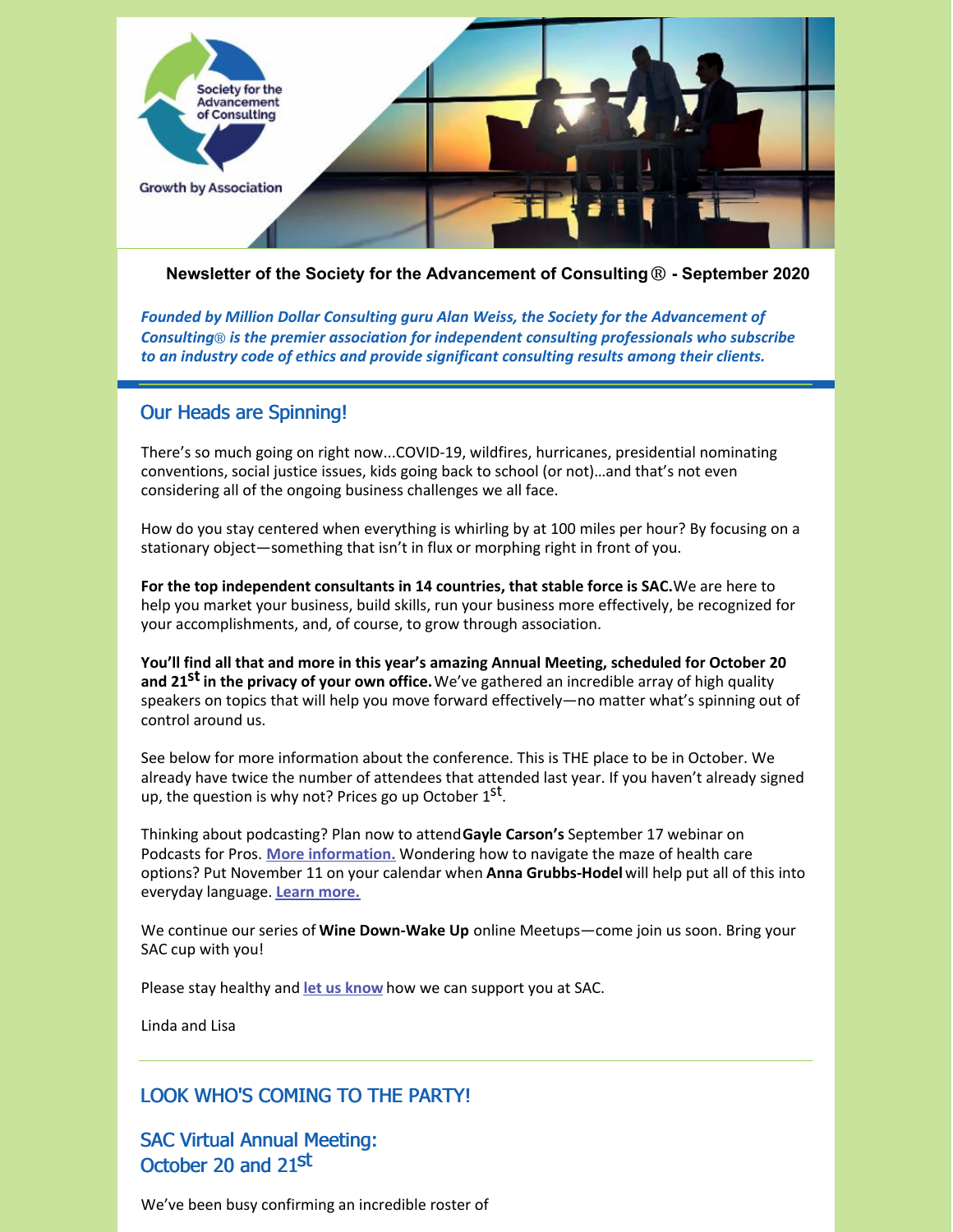speakers for this year's event. In addition to a keynote and Q &A with Million Dollar Consulting guru Alan Weiss, this year's event features speakers from all over the world.

#### **Topics include:**

- Courage in Consulting
- Breaking through Roadblocks
- Financial Resilience
- The Pandemic Pivot: Finding Your New Normal
- Building My New Business From the Ground Up
- Developing Your Advisory Business
- Selling in the Face of Uncertainty
- Seeing What's Next: Innovation in a post-COVID world
- Making House Calls: How Healthcare is Evolving
- SAC SIGs: Building Thought leadership through Association
- Thought Leadership in the New World
- **Building What's Next: Using Innovation to Reimagine and Reinvent Business in 2021 and** Beyond
- Resilience: How to Recover and Reload Faster
- Open and Close: Generating Leaders and Closing More Business
- Building Viz-IP-ility
- Social Justice: What You Need to Do to Support Your Clients
- So You're New Around Here: Tips for Quick Success
- Systematically Multiplying your IP to Rapidly Build Visibility
- Creating Virtual Events That Rock

**...plus** client panels from Europe, North America, and the Pacific Rim, wine-down networking and Birds of a Feather sessions on getting speaking engagements, coaching, book writing, online courses, and public relations. **Learn [more.](https://consultingsociety.com/2020-sac-annual-meeting-october-20-21-2020)**

**Here's the best part**. Our virtual format allows us to offer expanded sessions at time zones friendly for European, North American, and Pacific Rim attendees. Everything will be recorded and archived, so you can watch sessions as many times as you like, whenever is convenient.

**[Register](https://consultingsociety.com/10-20-21-2020-annual-meeting-registration/) now** to attend this unique event.

#### **Registration Fees - until October 1st\*:**

SAC Members \$179 Affiliates \$199 Non-Members \$249

#### \*Prices go up October 1st!

We will return to the Andaz Wall Street in New York City on October 6 and 7, 2021–presuming it *is feasible to do so.*

# Check the SAC Webinar Archives...NEWLY ORGANIZED

Now that we have over 50 webinars archived for SAC members, we've revamped our webinar access page. It's now much easier for SAC members to search webinars by speaker, topic, or other criteria. **[Check](https://consultingsociety.com/member-resources/webinars/) this out now.**

# UPCOMING BUSINESS ACCELERATOR LABS:

#### **Get Known – October 6th**

Now, more than ever, you must be not only findable, but also compelling as a thought leader to draw attention from clients and prospects. During this hands-on workshop, **Lisa Anderson** will help you create a short thought leadership piece and a plan for communication and promotion.



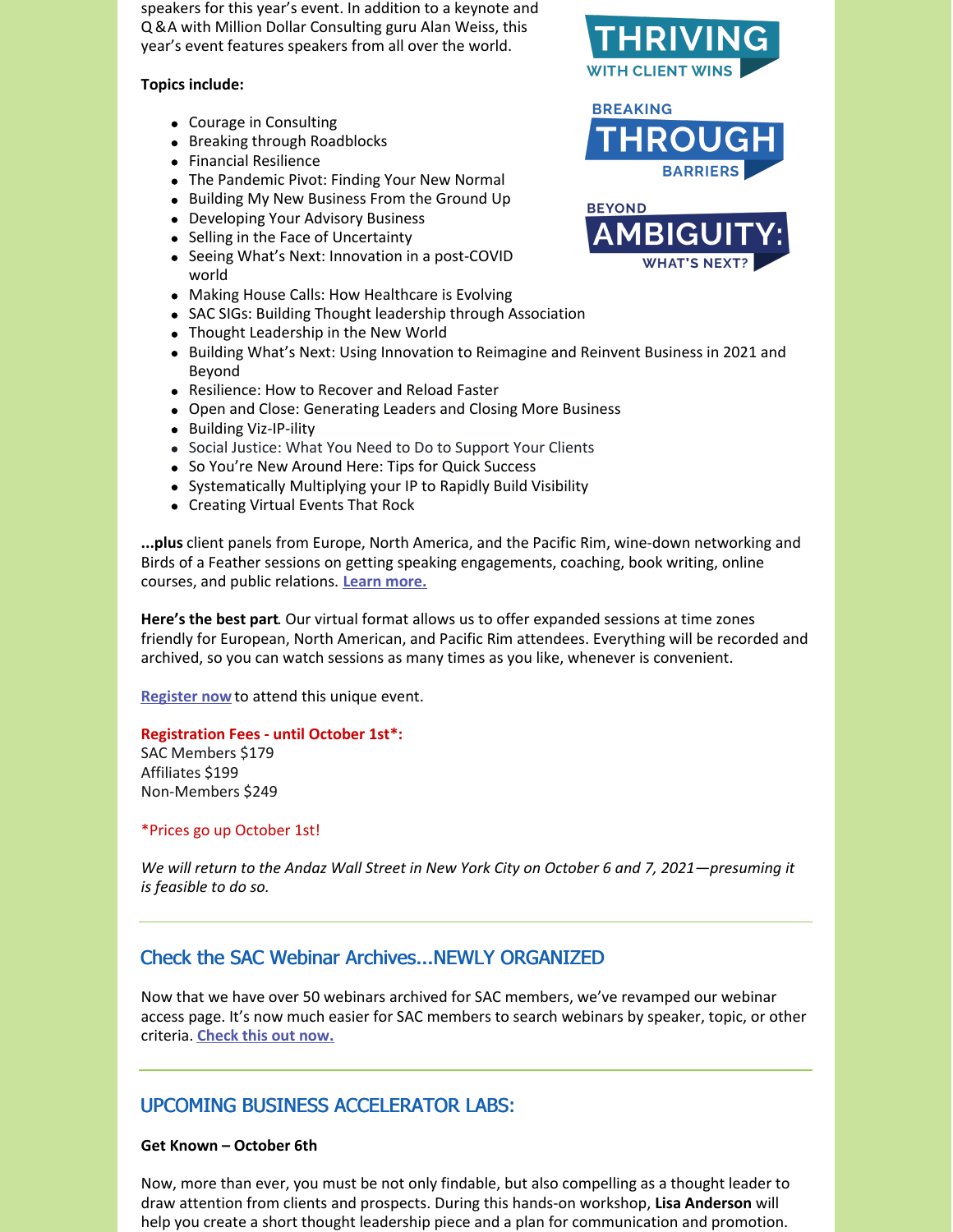You'll walk away with a new piece for your portfolio and an understanding of the next steps to build thought leadership. Seating is limited to allow for an effective interactive experience. **[Register](https://consultingsociety.com/programs-events/business-accelerator-labs/#anderson-1020) now.**

### **Speak Up! November 10th**

You will walk away with a short speech that fits well into what works into today's speaking world as well as tips for finding and giving the speech in today's environment. Because of the interactive nature of this workshop, attendance is extremely limited. **Liz de Clifford** has more than 20 years of experience collaborating with business leaders who need to improve their presence, connect with audiences, and achieve results. **[Register](https://consultingsociety.com/programs-events/business-accelerator-labs/#declifford-1120) now.**

# SAC IN PICTURES

Have photos of a SAC event? **Send [them](mailto:info@consultingsociety.com)** to us and we'll share them with the community!

# SAC Wine Down / Wake Up Zoom Meetup - August 13th



SAC Supply Chain SIG meeting - August 17, 2020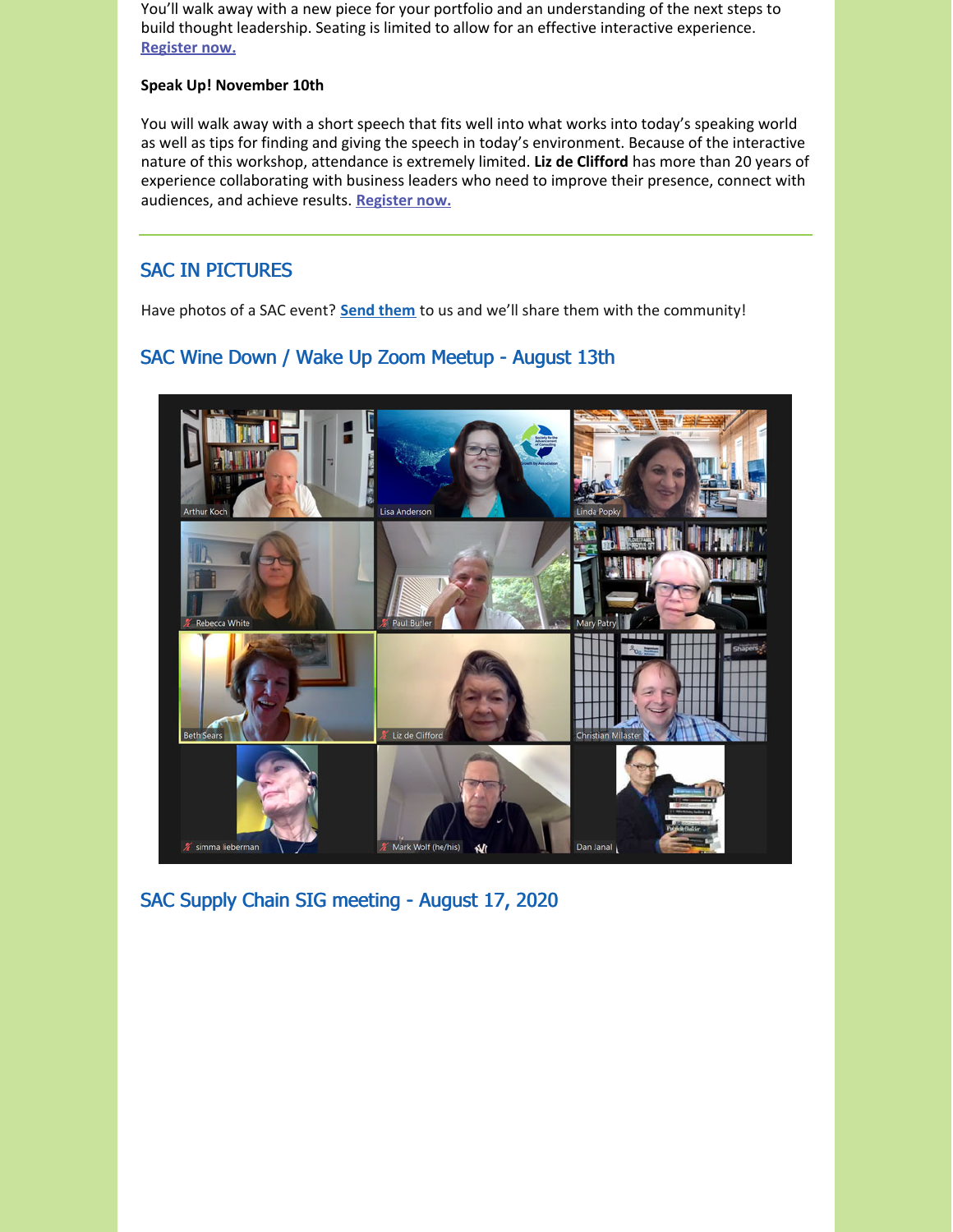

# Diane Garcia is enjoying her blue SAC cup.



Are you using yours?

Send us a picture!

# Are You Getting Everything You Can From Your SAC Membership?

Why not utilize SAC to increase your visibility and success? Take advantage of one of the following opportunities. We have a new social media campaign and will be including in our promotions:

- **[Submit](https://consultingsociety.com/member-resources/) an article** for the **SAC [blog](https://consultingsociety.com/category/member-articles/)**
- **[Submit](https://consultingsociety.com/member-resources/press-release-contribution/) a quote** for our bi-monthly **press [release](https://consultingsociety.com/resources/press-releases/)**. Our next release will be in February—see below.
- Join our **local, regional and global [meetings](https://consultingsociety.com/programs-events/regional-meetings/)**. Check out **[photos](https://consultingsociety.com/resources/in-the-news/)** and other news from our recent events.
- **[Submit](https://consultingsociety.com/member-resources/sac-in-print/) your book** to "**SAC in [Print](https://consultingsociety.com/resources/books-by-our-members/)**"
- If you could be an editor, consider taking on the role for**SAC [Press](https://consultingsociety.com/resources/sac-press/)**. This will provide great exposure for contributing members.
- **Access past [webinars](https://consultingsociety.com/member-resources/webinars/)**through the archives. Both video and audio versions are available.

Please add/update your social media handles in your profile so that we can follow and tag you.

We've updated our website with the list of benefits available to SAC members. The list includes some items that are not being utilized by all of our members.

**[Check](https://consultingsociety.com/membership/what-membership-means/) this out.**

# WEBSITE UPDATE: SAC IN PRINT

We've updated our list of published books written by SAC members to be more attractive and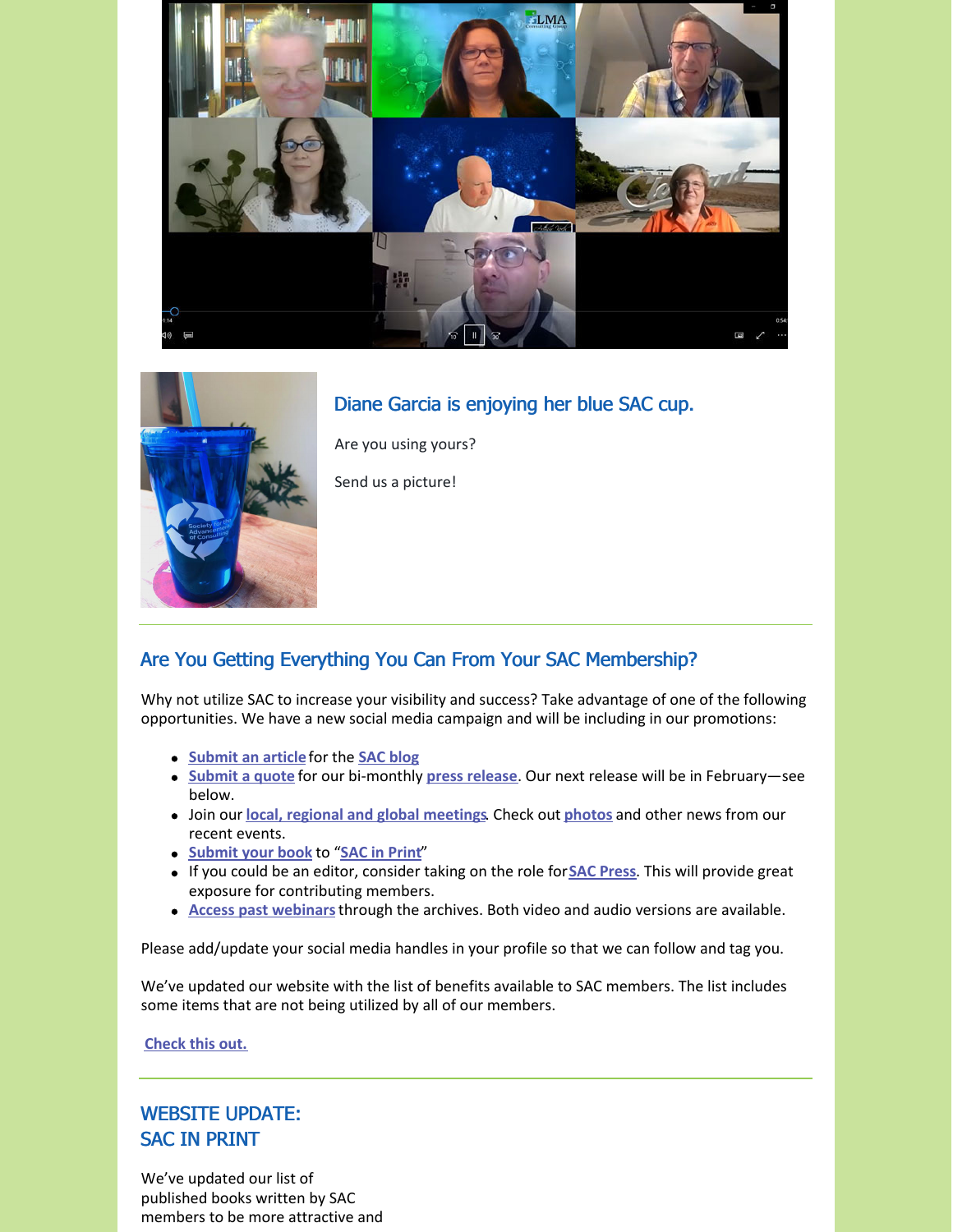make it easier for your books to be found.

Do we have your books listed? If not, **submit the [information](https://consultingsociety.com/sac-in-print/)**now.

SAC member books are all featured on the SAC Bookshop, and we have a separate list of books by our [founder](https://bookshop.org/shop/consultingsociety) Alan Weiss. **Check these out now.**



SAC members have extensive experience and well-regarded expertise in their fields, and many of them are published authors. Check out books written by our members.



# Meet Our Members: Gail Bower

### *This month we're profiling Gail Bower. [Contact](https://consultingsociety.com/user/gailbower/) Gail.*

Gail Bower is the founder and president of Bower & Co. Consulting LLC, a revenue strategy firm that works with mission- or purposedriven organizations to uncover and develop reliable sources of revenue that also drive their social or environmental missions. Gail is the author of the guidebook *How to Jump-start Your Sponsorship Strategy in Tough Times*.



### **What is the one thing that most differentiates you from others in your field?**

I work at the intersection of nonprofit and for profit collaboration, helping organizations put more money in their missions and more mission in their money. Trained as a futurist, I study where society is headed, what trends are on the horizon, and how these trends impact my clients' businesses. My approach allows clients to leverage opportunities that strengthen capacity and grow their businesses and reputations.

### **What is something you've learned about business that you would have liked your younger self to know?**

I wish I could have encouraged my younger self to trust that more opportunity and satisfaction in life will come from following my curiosity, passions, and creativity.

#### **What do you find most valuable about SAC?**

Unlike many professional organizations, SAC is dedicated to providing tremendous value to its members, and therefore has attracted excellent practitioners and interesting people who enrich my life.

-------------------------------------------------------------

#### *Want to Be Featured?*

*Complete your profile on the SAC website! Set up your profile now! If you don't remember your password, go to the Member Login and ask for a password reset. Any questions? [Contact](mailto:info@consultingsociety.com) us.*

# Follow Us On Twitter - We're Following You!

Our twitter handle is @consultingassn. Our goal is to follow all of our active members and to retweet your posts when appropriate. If we're not yet following you, it's because we don't have your Twitter handle. Send us a DM and we'll add you to our list. **[Follow](https://twitter.com/ConsultingAssn) us**.

# September 11th Deadline for Next SAC News Release

Have you been quoted in a recent SAC press release? Why not? Here's the information for our next release. Join us!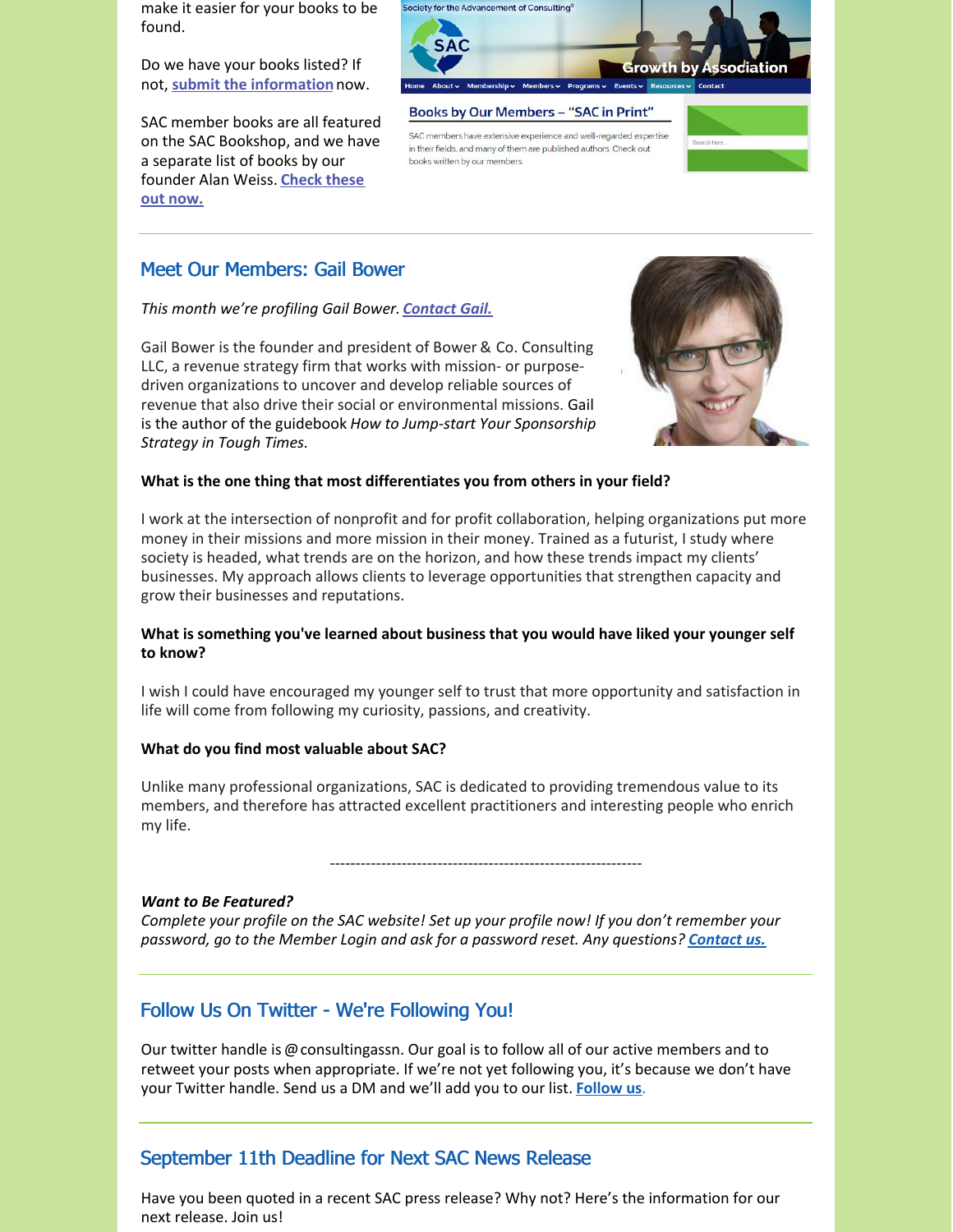### **Topic***: : What advice do you have for steps businesses should take now to thrive in 2021?*

Use this **[link](https://consultingsociety.com/press-release-contribution/)** to submit your input of less than 150 words formatted into 2-3 paragraphs in the same format as the prior releases **no later than September 11 th**. Please remember to check your grammar and provide your name with attribution!

Note that the word count **includes** your personal information. In order to keep the releases concise and readable, we are unable to accept contributions that are longer than the guidelines.

## Weiss Advice:

# WE NEED TO DO A 180 ON THE 360: It's spinning so out of control you can call it a "teneighty"

I'm dizzy from dealing with coaches who operate as if they're running a grocery store, hauling items off shelves to meet customer requests.



There are some interventions which are just ridiculous. I've found

purported personality profiles that rely on forced-choice responses to be ludicrous with the results reading like some kind of horoscope. "You're nice to people except when you're not." To me, that's like being "on the cusp of Mercury with Leo tendencies." In other words, I don't find an iota of value in either statement.

Usually, these are used to explain away behavior, not try to understand it. "What do you expect from an INTJ?" How is that less defamatory than, "What do you expect from a woman?" or "...from someone his age"? I think, to most true professionals, "high D" and "blue" and "introverted, progressive analyst" are truly laughable.

### **The 360 spinning top**

But some things are not so obviously ridiculous and have edged their way into holy grail status. Such is the ubiquitous "360-degree review," wherein, supposedly, peers, superiors, and subordinates (and perhaps others, such as customers) are interviewed to provide feedback for the subject of the coaching. Presumably, everyone is honest, they believe their confidentiality is sacrosanct, and their feedback is accurately supported by empirical evidence. Oh, and the interviewer is skilled in more than just asking rote questions.

In other words, we have here, theoretically, a jury influenced only by facts and not by lawyer rhetoric or courtroom drama. (It's the lawyers who advise to argue a case on its merits, but if you don't have the merits argue the law. Consider that the venues are "courts of law" *and not* "courts of justice.")

We all know this is beyond ludicrous. And it's particularly loony when "coaches" are using off-theshelf 360 tools to conduct these interviews instead of at least attempting to tailor them to the client environment. The off-the-shelf stuff, which often includes the personality testing above, is just an attempt to try to enhance appeal and stature (and income) by using "tools." And, of course, many will have a coaching "university" certificate which will further attest to their standing. That "diploma" and about two dollars might get them on a New York City bus. (Every excellent consultant I've ever met has to have been an excellent coach, as well.)

### **But did you tell them that?**

I was comparing notes recently with a colleague, who is both a pre-eminent clinician and corporate consultant. I asked her if she used 360 reviews in her corporate work. Her answer was fascinating:

"When someone tells me something negative about the executive being discussed, and provides evidence of the behavior, I ask, 'Well, have you told him that?' The answer is they almost never have. That's what I want to change about the dynamic, to create honest interpersonal feedback,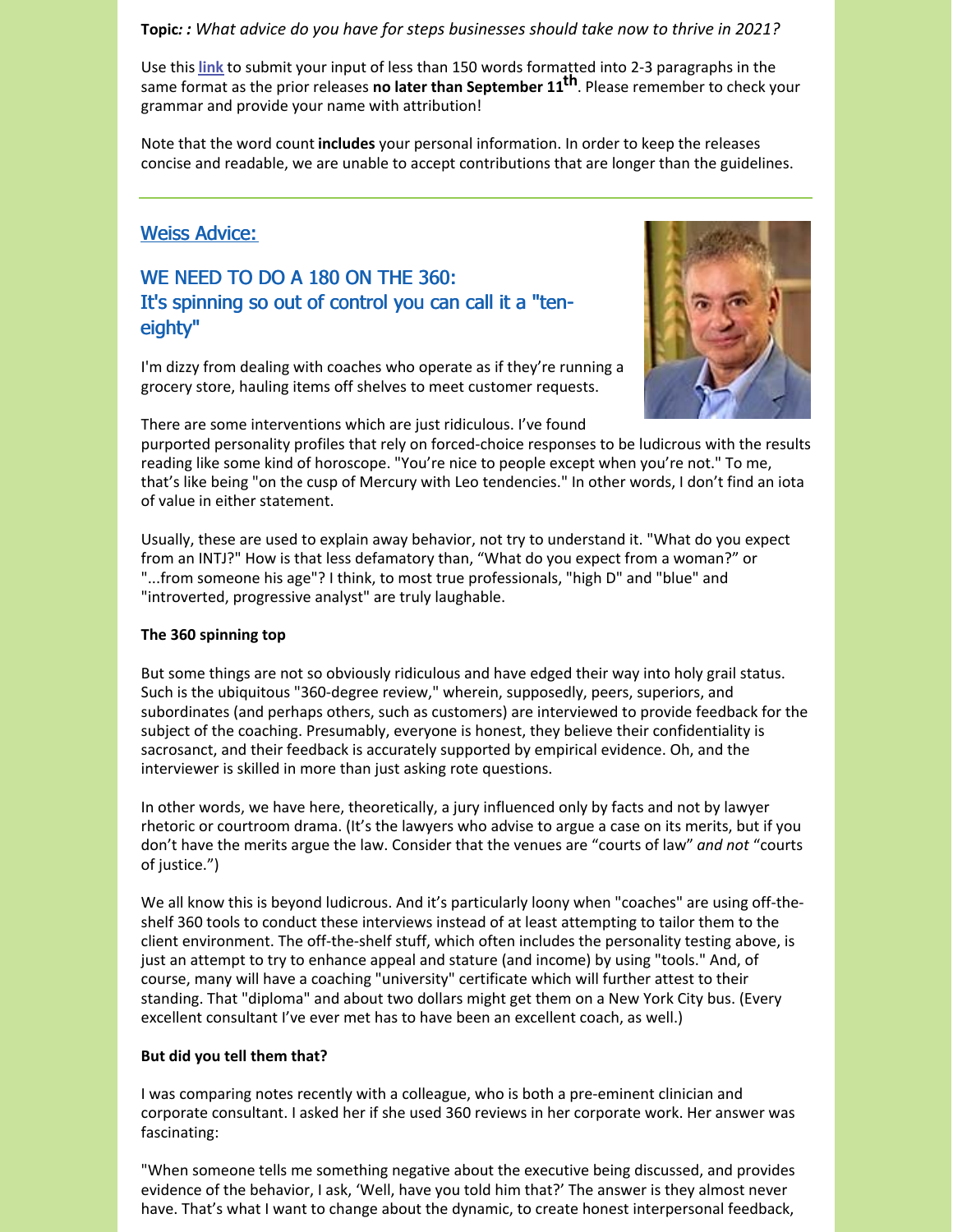and not merely give questionable feedback from sources who believe they're safely anonymous."

My friend, co-author, and über-coach, Marshall Goldsmith, uses 360s but only when every person providing feedback goes through the same process herself or himself. He believes that to give feedback properly under these conditions, you must receive it properly yourself.

### **Why the 360 is dizzying**

With rare exceptions like these, and both people cited are tops in their fields, I believe we need to stop believing that the 360 review is mandatory or even useful in executive coaching in most instances, primarily because:

- People giving feedback are often describing *how they'd prefer to be treated*instead of how the subject interacts with people. Everyone deserves respect, of course, but not promotions and higher pay when they're not performing as well as others.
- Responders feel obligated to comment, even when they actually have nothing to say, no complaints, no high praise, just a feeling of well-being.
- The interviewer often biases the responses by repeating past comments, trying to search for patterns. "Have you noticed that she cuts people off in meetings?" will often prompt a willingness to agree.
- Opinion isn't always backed up by evidence or observed behavior. "He's just not a team player." Really? By what metric?
- Vindictiveness, retribution, and revenge are often not filtered out. Interviewers seldom ask, "What prompts you to be so critical? Do you and your boss have any particular history that colors your response?"
- Respondents aren't candid because they fear identification. I met a woman who wanted to complain to a consultant during a 360 about very poor accommodation for people with serious medical conditions and her boss not acting on the situation, but since she was the only one who fit the description she was positive she'd be identified and treated even worse.
- Cultural accommodations are rarely made. Some people are very forthright, but some are very reserved and are not comfortable speaking less than positively about others, especially to strangers.
- The process serves as a palliative, and obviates the more honest and useful approach of providing candid feedback in a timely fashion. It's also seen as an "event" and really has little lasting impact on long-term behavior change.
- It can easily create hard feelings and exacerbate poor conditions rather than improve them. The process can actually undermine trust, not improve it.

Thus, it's time to do a 180 on the 360 and return to what great coaches do best: observe, cite evidence, provide corrective actions, and monitor for improved behavior, which should then be reinforced.

### **Get out of the rut**

Let's face it: Is a coach telling you that, after interviewing 16 people among your inner circle, the findings were that you're aloof and a poor listener, going to cause you to change your behavior *or try to change their behavior*?

Enough 360s and you're in a spiral that will corkscrew you right into the earth. Then you'll need a legitimate coach and a sound process to help you back to the surface.

#### © Alan Weiss 2020

Note: Join my **[50-week](https://alanweiss.com/growth-experiences/deep-secrets/) Deep Secre[ts](https://alanweiss.com/growth-experiences/deep-secrets/)** video and audio learning series: Learn quick techniques to improve your control and your language.

### *Stay in touch with Alan Weiss's events [here](https://www.alanweiss.com/growth-experiences/).*

# Upcoming SAC Events

**September 17 Gayle Carson: Podcasts for Pros**